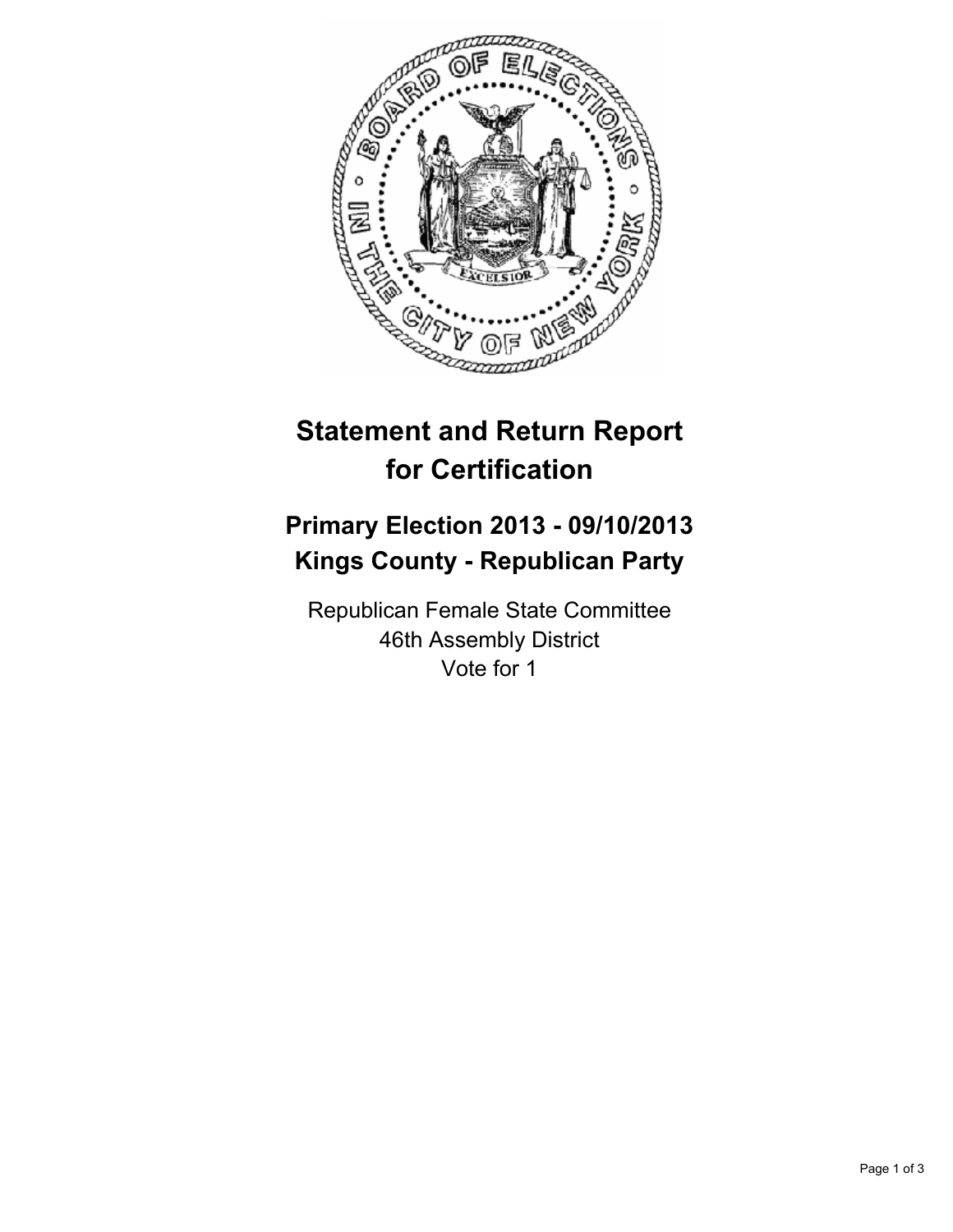

## **Assembly District 46**

| 41       |
|----------|
| 94       |
| $\Omega$ |
| $\Omega$ |
| 15       |
| 902      |
| 1.218    |
| 2.120    |
|          |